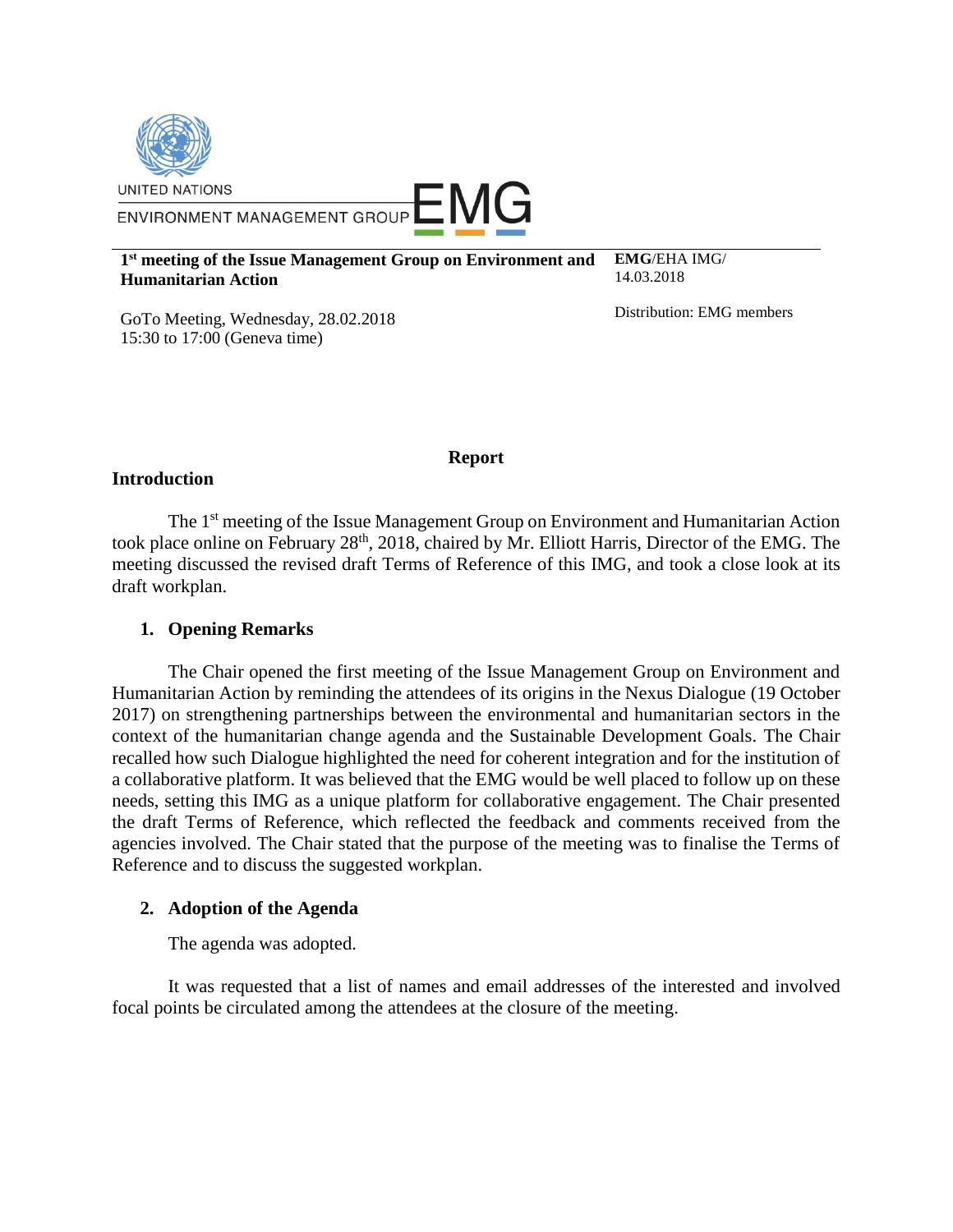#### **3. Consideration of the revised draft Terms of Reference**

The Chair opened the discussion on the Terms of Reference by making reference to the ambitious set of deliverables, noting how they are foreseen to be accomplished within a two-year timeframe. The Chair pointed out that the next Senior Officials Meeting will be a useful occasion to evaluate the work of the new IMG up to September 2018.

UN-Habitat stressed the importance of considering the urban context of displacement and suggested highlighting this perspective in the ToR. JEU suggested that this perspective could be included in Deliverable 1.1. and that existing tools mapped under the Joint Initiative could be viewed to see if they fit in an urban setting as well. The Chair requested JEU to suggest narrative in this regard to include in the ToR.

UNDP suggested to prioritize and make clear what goals should be worked on first. With regard to Deliverable 1.2 (a common approach to environmental standards in humanitarian action), duplication with the work ongoing in the Consultative Process on Environmental and Social Sustainability (ESS) should be avoided. Rather than having two sets of common approaches, humanitarian agencies should be invited to agree on the approach developed under the Consultative Process, recognizing that language that is specific to humanitarian contexts may need to be added. UNDP requested more discussion on how these two processes could be brought together, and suggested that collaboration with the IMG on Environmental Sustainability Management be mentioned in the ToR as a relevant process to link up to, especially with regard to its work on renewable energies and waste management.

The Chair highlighted that the work under the Consultative Process on ESS has not been carried out with an eye on emergency settings and that the standards used in programming may not be applicable as such in sudden onset situations where there is little time for careful consideration before action. The Chair proposed that the IMG and the Consultative Process meet to discuss this and that the language in the ToR is made clearer with regard to collaboration between the two processes. UNDP suggested a call in the series of thematic calls on standards that is being organized by the Consultative Process could be dedicated to this issue.

As an agency participating in both processes, WFP expressed interest in engaging in the proposed discussion, highlighting that it will be important to look at what tools will be workable at different stages of the emergency time spectrum. WFP also noted that in emergency settings, it may be more relevant to make sure that there are standard operating procedures in place into which environmental considerations have been integrated, rather than focusing on screening. WFP will propose language to the Secretariat with regard to deliverable 1.2.

UNFPA supported a tightening of the objectives of the IMG, while recognizing the need for the work the IMG is about to undertake. A retrospective study including an analysis of case studies of environmental consideration in emergency settings would be useful in guiding the development of standard operating procedures, compared with simply compiling examples or developing theoretical approaches.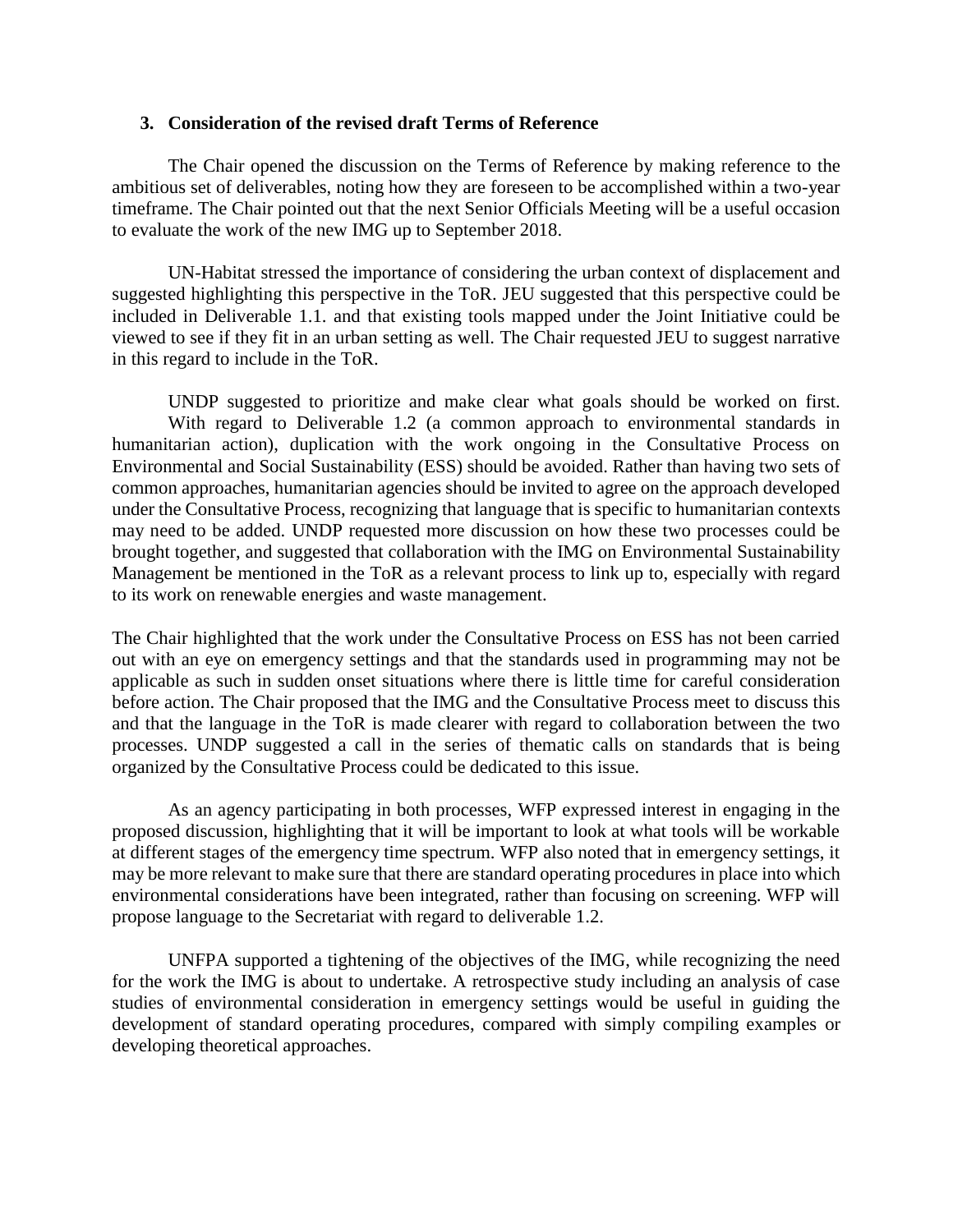The Sustainable UN Secretariat welcomed the IMG, referring to the reoccurring requests for assistance with greening of field operations, and offered collaboration on aspects such as waste management, logistics, travel, fleet management and communication through the Greening The Blue platform. SUN also welcomed the active involvement of non-UN organisations in the work of the IMG, noting that a wealth of expertise and experience exist in this regard, outside of the UN.

The Chair pointed out that the goal of this IMG is to elaborate recommendations and standards for UN actors to follow, but that it is likely that they will indirectly influence the actions of other organizations. The inclusion of non-UN actors in the framing of such recommendations could be complicated.

WFP reminded participants that the Joint Initiative already involves non-UN actors, and that collaboration can happen in this context. JEU noted that the Interagency Standing Committee (IASC) also include non-UN actors, and that communication with them can be arranged through the more informal Environment and Humanitarian Action (EHA) network.

The Chair concluded that non-UN actors are welcome as observers to the IMG, and that they can work through their individual agency partners to feed into decision making processes.

UNFPA stressed that the goal is to have a UN approach and suggested the involvement of external stakeholders as actors in a peer and partner review exercise. Strategic partners can this way address products through a technical review. The Chair supported this approach and requested this to be clearly explained in the ToR. As the IMG's work moves on, the question can be revisited to consider whether there are aspects of the work where non-UN partners could be more actively engaged. The ToR would then need to be revised, reflecting this in the working modalities.

FAO suggested to make better reference in the ToR (for example in paragraph 3 in the introduction and in deliverable 3.2.) the link between the growing need for humanitarian assistance, and interconnected risks including (conflict, natural hazard, climate extreme, health threats or epidemics. The Chair suggested FAO make a written proposal over how and where to add them to the text.

UNFPA suggested that the main bullet point under point C) Objectives and Scope better reflect the actual scope of the IMG, which is to integrate environmental consideration into humanitarian action, risk reduction and recovery efforts. The objective as described in the draft ToR is broader than the more specific deliverables. The Chair suggested UNFPA make a written proposal over how to make this point clear in the Terms of References.

## **Conclusions**

• The Secretariat will, with the help of the IMG Members who provided comments during the meeting, revise the draft ToR and recirculate it to the IMG with a noobjection clause.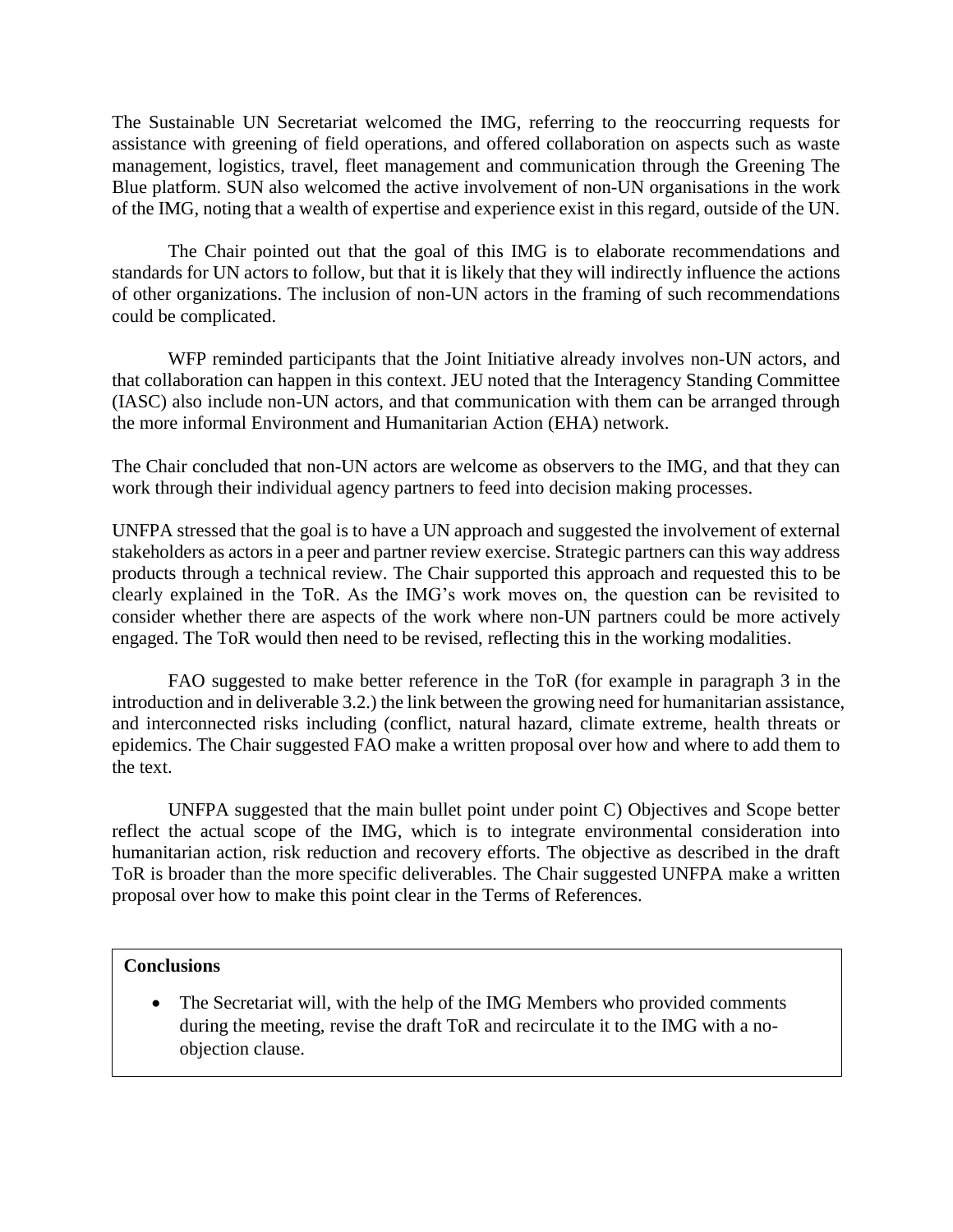## **4. Consideration of the draft work plan of the IMG**

The EMG Secretariat presented the work plan, which has been developed to address the deliverables in the ToR. The plan is to start, in 2018, with the identification of the lead agencies for the various actions. Sub-groups may be established to focus on the implementation of the specific deliverables. It was noted that a good part of the actions could be implemented within existing resources in the EMG Secretariat, the JEU and others, however there might be the need to mobilize some external financial resources. The need to take roles and responsibilities among the IMG members was emphasized, together with the need to implement advocacy work, especially in contexts such as the UNFCCC and CBD COPs.

The Chair concluded that the creation of subgroups where interested agencies come together around a specific aspect of the work plan might be needed to drive the work forward. It remains to be clarified how the IMG wants to organize itself around deliverables 1.1. and 3.1.2. and 3.1.3. The Chair suggested, it may be useful to establish separate work streams for these deliverables as well. He requested the IMG members to consider which deliverables/issues their agencies would be willing to work on together with others in subgroups. Once the subgroups are established, each group will be asked to consider needs for resources and how to raise funds identified as needed, in-house, with donors and/or with external partners.

The Secretariat clarified that the plan is to work on advocacy and collecting guidance and tools in 2018, and the focus on processes and procedures in 2019. While some deliverables can be implemented simultaneously, some work streams will feed into others, determining the order in which the deliverables need to be implemented.

The Chair welcomed the provision of a timeframe quarter by quarter and suggested that the work to implement deliverables 1.2 and 2.2. start immediately to prepare the ground for the other planned deliverables.

The EMG Secretariat committed to reframe the workplan into four streams of work in accordance with the new version of the Terms of Reference, and then provide an indication of the order of priorities for the agencies to analyze and decide what to work on.

UNFPA pointed out the need for a sound follow-up mechanism after the implementation of the IMG is concluded in 2019. It was suggested that each work stream considers the long-term sustainability of their work, and how follow-up and implementation of recommendations can be ensured.

## **Conclusions**

- The EMG Secretariat shall reframe the workplan and provide an indication of the order of priorities.
- IMG Members are invited to consider and communicate to the Secretariat which indicate which areas of work they would like to engage in / which subgroups they wish to join based on the revised workplan.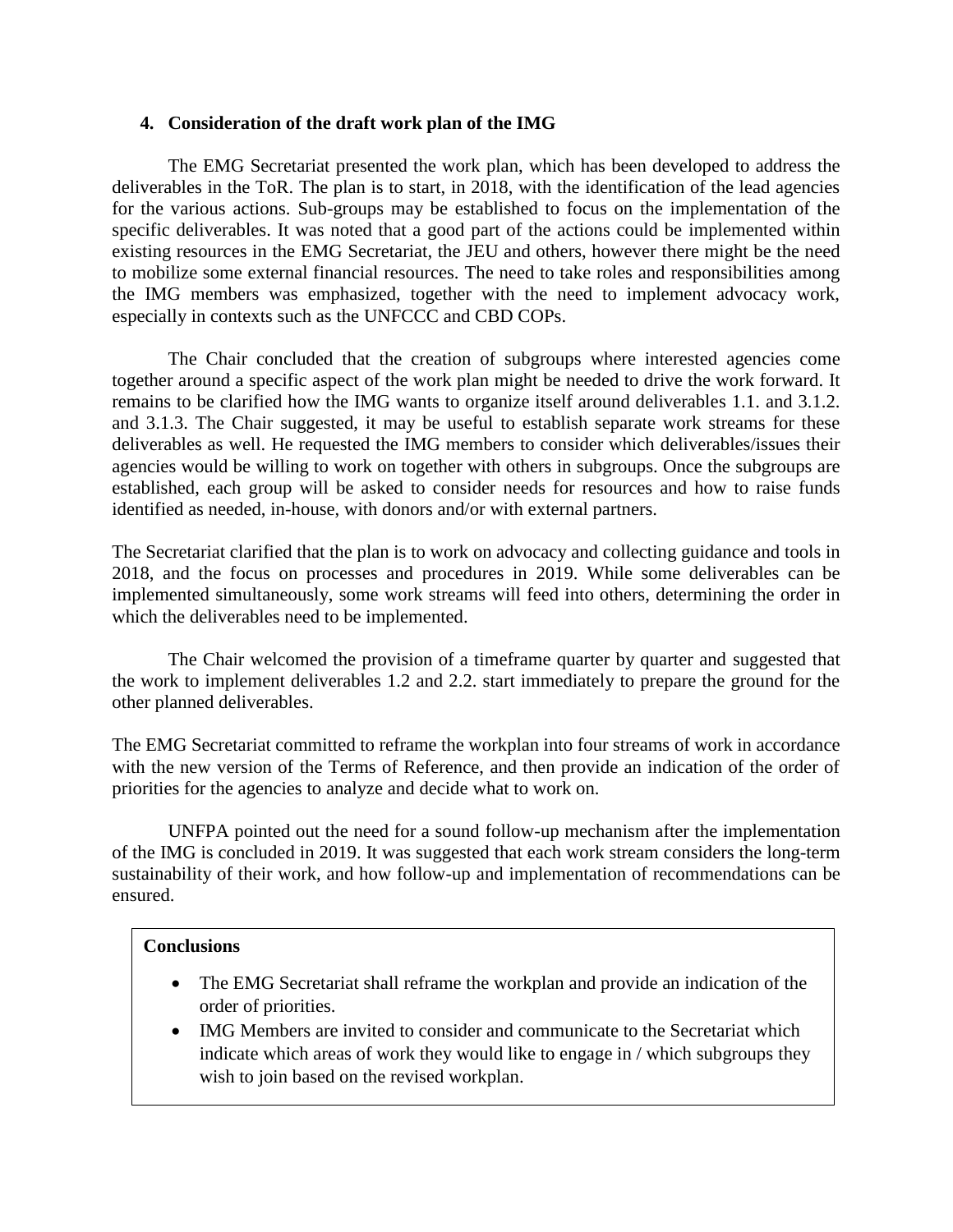# **5. Next steps and meeting of the IMG**

The EMG Secretariat requested any additional comments on the ToR by March 7, 2018. Following the finalisation of the work plan and ToR, work will continue in the smaller subgroups, for which specific tasks may need to be defined. To facilitate coordination among outputs and subgroups, each subgroup should share their specific work plan with the entire IMG. Regular updates will be provided to all IMG members regarding the various subgroups' progresses.

UNDP noted that there js a need to decide whether each workstream should make individual efforts to raise funds or whether there should be a joint resource mobilization effort in the IMG.

## **6. Other matters**

No other matters were discussed.

# **7. Closure of the meeting**

The Chair closed the meeting at 5:00p.m. Geneva time.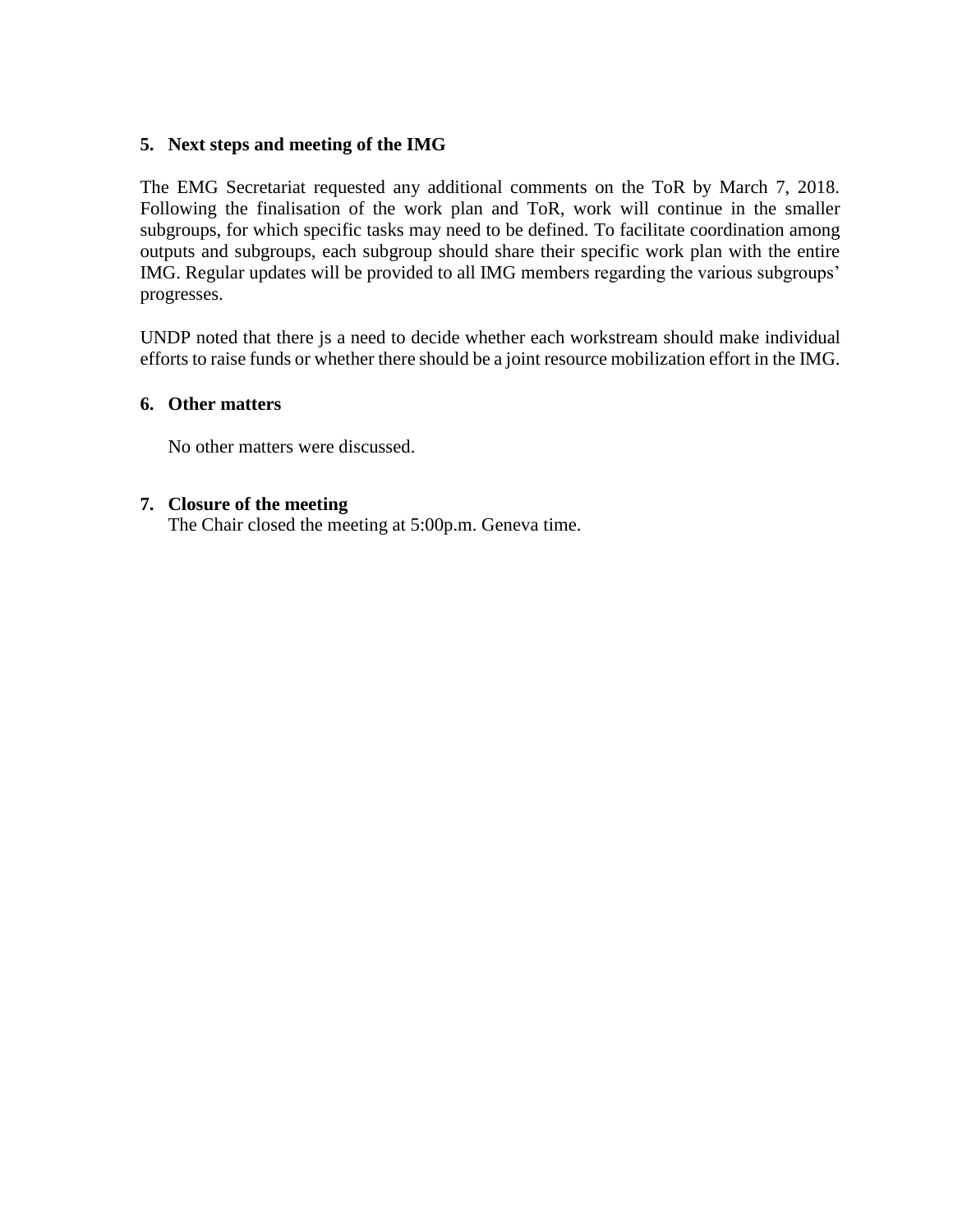**Annex I – List of participants**

|                | <b>Name</b>           | Organization           |
|----------------|-----------------------|------------------------|
| Chair          | <b>Elliott Harris</b> | <b>EMG</b> Secretariat |
| $\mathbf{1}$   | Daniel Schensul       | <b>UNFPA</b>           |
| $\overline{2}$ | David Evans           | <b>UN-Habitat</b>      |
| 3              | Holly Mergler         | <b>UNDP</b>            |
| $\overline{4}$ | Maria Cruz Gonzalez   | <b>UNDP</b>            |
| 5              | Hernani Escobar       | <b>UNFCCC</b>          |
| 6              | Isabella Marras       | <b>SUN</b>             |
| $\overline{7}$ | Julie MacKenzie       | <b>WFP</b>             |
| 8              | Tanvi Agrawal         | <b>WFP</b>             |
| 9              | Lovisa Selander       | <b>UPU</b>             |
| 10             | Margherita Fanchiotti | <b>OCHA/JEU</b>        |
| 11             | <b>Tomas Declercq</b> | <b>OCHA/JEU</b>        |
| 12             | Marika Palosaari      | <b>UNEP</b>            |
| 13             | Yoshie Fujiyama       | <b>UNEP</b>            |
| 14             | Elena De Bortoli      | <b>DFS</b>             |
| 15             | Sinead Brophy         | <b>UNODC</b>           |
| $16\,$         | Vanessa Gray          | $\rm ITU$              |
| 17             | Rodrigue Vinet        | <b>FAO</b>             |
| 18             | Wirya Khim            | <b>FAO</b>             |